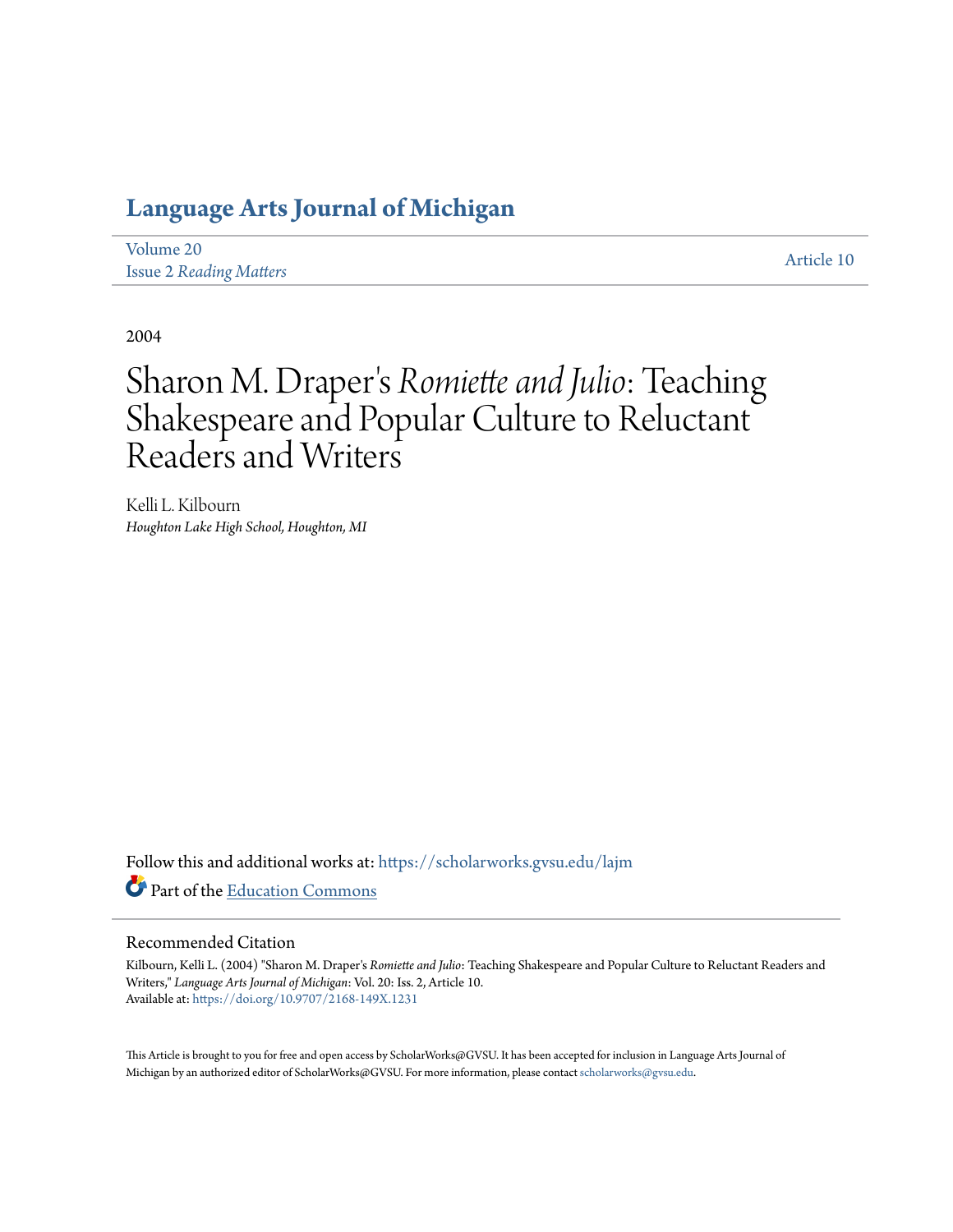**Professional Book Review Sharon M. Draper's** *Romiette*  **and Julio: Teaching Shakespeare and Popular Culture to Reluctant Readers and Writers** 

**Kelli L. Kilbourn Houghton Lake High School Houghton, MI** 

In my second year of teaching, I had the good fortune to hear Sharon Draper speak at the 2001 Michigan Reading Association (MRA) Conference in Grand Rapids, Michigan. Though Draper has written many young adult novels showcasing popular culture, her book talk that day focused upon her new novel Romiette and Julio. which she wrote as an alternative to Romeo and Juliet after a student asked why the class was reading the work of and writing papers about "a dead white guy." Sound familiar? I thoroughly enjoyed Draper's MRA book talk, but I could never have predicted the remarkable difference it would make in my teaching life and my students' literacy histories when I was transferred two years later to my district's high school and asked to teach a remedial English class. In this class, Romeo and Juliet was required reading and my ninth graders just hated it. Somewhere in the midst of the complaints, yawns, and groans, I remembered Draper's book talk about Romiette and Julio, so I found my autographed copy on the family bookshelf and spent the weekend reading it and researching on the web (see works cited). In the end, 1 assigned the book to my students, all of them reluctant readers and writers, and they loved it, so much so that it is now a staple in my English 9 class.

I recommend Sharon Draper's Romiette and Julio to any English teacher interested in engaging reluctant readers and writers. As this essay will show, it is a powerful text that parallels Romeo and Juliet. However, Romiette and Julio is set in the

United States during the  $21<sup>st</sup>$  Century, and so the text is an excellent springboard regarding not only the storyline of the "star-crossed lovers," but also current trends and popular culture.

## **Book Summary**

The premise of this novel is a young Mexican-American boy named Julio who moves from Texas to Cincinnati, Ohio. As a new kid at school, he has trouble fitting in and making friends, so he gets online and goes to a teen chat room where he meets some students from Cincinnati.<sup>o</sup> He makes a connection with one girl in particular, and they start talking in a private chat room and discover they attend the same school. When Romiette and Julio meet in person, they know they are fated to be together, just like their Shakespearean counterparts, but they, too, are thwarted in love. A local gang, better known as The Devildogs or The Family, does not like anyone who is not African-American, and they are really disturbed that Romiette, who happens to be one of their black sisters, would be hanging out with a "foreigner." The Devildogs decide Romiette and Julio should not be together, and they threaten the two. The couple has a decision to make: either stop seeing each other and no longer be friends or pay the price. The two come up with a plan but as *LAJM* readers might guess, nothing goes as envisioned and Romiette and Julio become caught in a terrifying chain of events, putting their lives at risk. Surprisingly enough however, they still live happily ever after at the end.

#### **Teaching Romiette and Julio:**

To motivate my students to read and write about the novel, 1 first provided a brief synopsis of Romeo and Juliet and then let them share what they knew about the play. Most of my students relied heavily on Baz Luhrman's modem-day movie version of Romeo and Juliet. The use of gangs, guns, and violence were things that my students could identify with from the movie. However, since the movie was still in Shakespearean language they did not always understand the conversations. After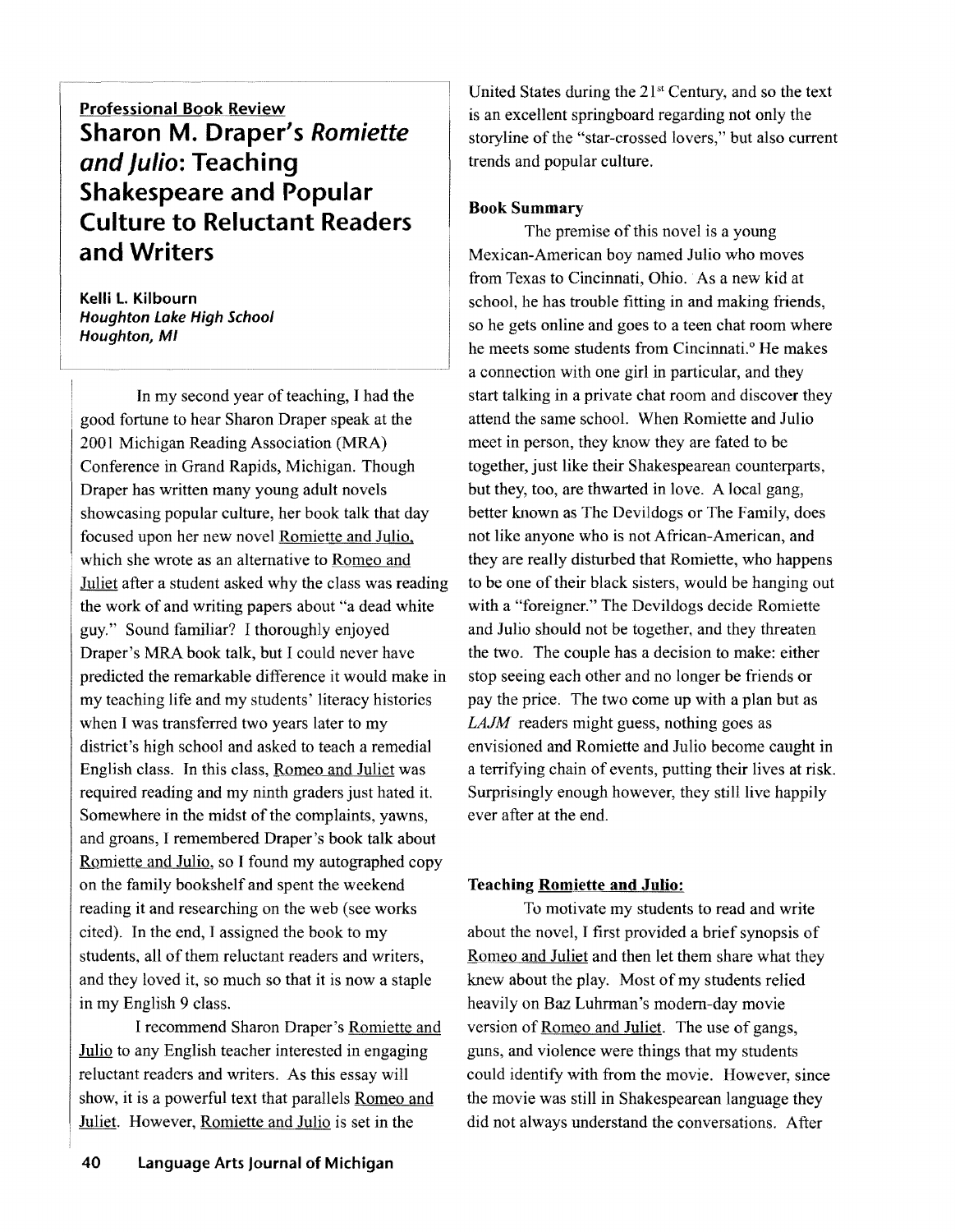the class had a good understanding of the play, we started reading our novel. I created a large chart on the board that had character names and descriptions from Romeo and Juliet. As we read and encountered new characters in our book, the students became very competitive to be the "scribe" and write the descriptions and connections on the Romiette and Julio side of the chart. Here are a few highlights:

Juliet: She is 14. She is a Capulet. She falls in love with Romeo. Her parents are wealthy and well known. Her father has arranged for her to marry an older man. She is sweet and innocent.

Romiette: She is 16. She is African-AmericanHer last name is Cappelle. Her parents are wealthy and famous. She is well known. She is sweet and innocent. She falls in love with Julio

Romeo: He is 16. He is a Montague. He falls in love with a Capulet (family enemy).

Julio: He is 16. He is a Montague. He is Mexican-American. He falls in love with a girl from a different ethnic background.

Benvolio: He is a good friend to Romeo. He breaks up a fight between Capulet and Montague servants. He wants peace. He likes people to pay attention to him. He has a good sense of humor.

Ben Olsen: He is a quick talker. He is a good friend of Julio's. He has ever-changing hair color, pierced nose, and tongue. He seeks attention. He does not like violence. He has a good sense of humor.

The Prince: He is royalty in Verona, Italy. He issues an order that anyone caught fighting will either be banished from Verona or will be killed.

Mr. Prince: He is the principal of the school. He issues an order that anyone caught fighting at school will be suspended

Lady Capulet: She is Juliet's mother. She is very kind and worries about her daughter's future and upcoming wedding. She is more concerned with her own image and life than her daughter's life. She leaves the raising of Juliet to the nurse.

Lady Cappelle: She is Romiette's mother. She is very kind and worries about her only daughter. She often comforts Romiette when she is scared. She is a sweet woman who loves her family.

The Nurse: She is Juliet's constant companion. She helps Juliet, keeps Juliet's secrets, and is one of the few people that supports Juliet's love for Romeo Destiny: She is Romiette's best friend. She helps Romiette with her problems, keeps Romiette's secrets, and supports Romiette's relationship with Julio.

Balcony scene: This scene takes place in the Capulet garden. Juliet is standing on the balcony and Romeo is below her. He then compares her beauty to a rose. Balcony scene: This scene takes place in the lunchroom. Julio is found standing on a table holding a single long-stemmed red rose. He then presents the flower to Romiette.

When I teach a novel, I continually have my students answer questions, identify themes/conflicts/ characters, develop essays, and take quizzes to help them grasp the concepts of the novel. With Romiette and Julio and my group of reluctant readers and writers, I took a different approach and spent more time discussing how the events connected to the students' lives and having them journal about their personal experience. They also wrote informal response papers on a topic of their choosing. I wanted my students to gain confidence in their writing abilities and be able to express their personal opinions on the topics. Here are some of the issues we discussed and wrote about:

Racism: Is there racism in the book? Is there racism in our school? How does racism affect our lives? Is there anything Romiette or Julio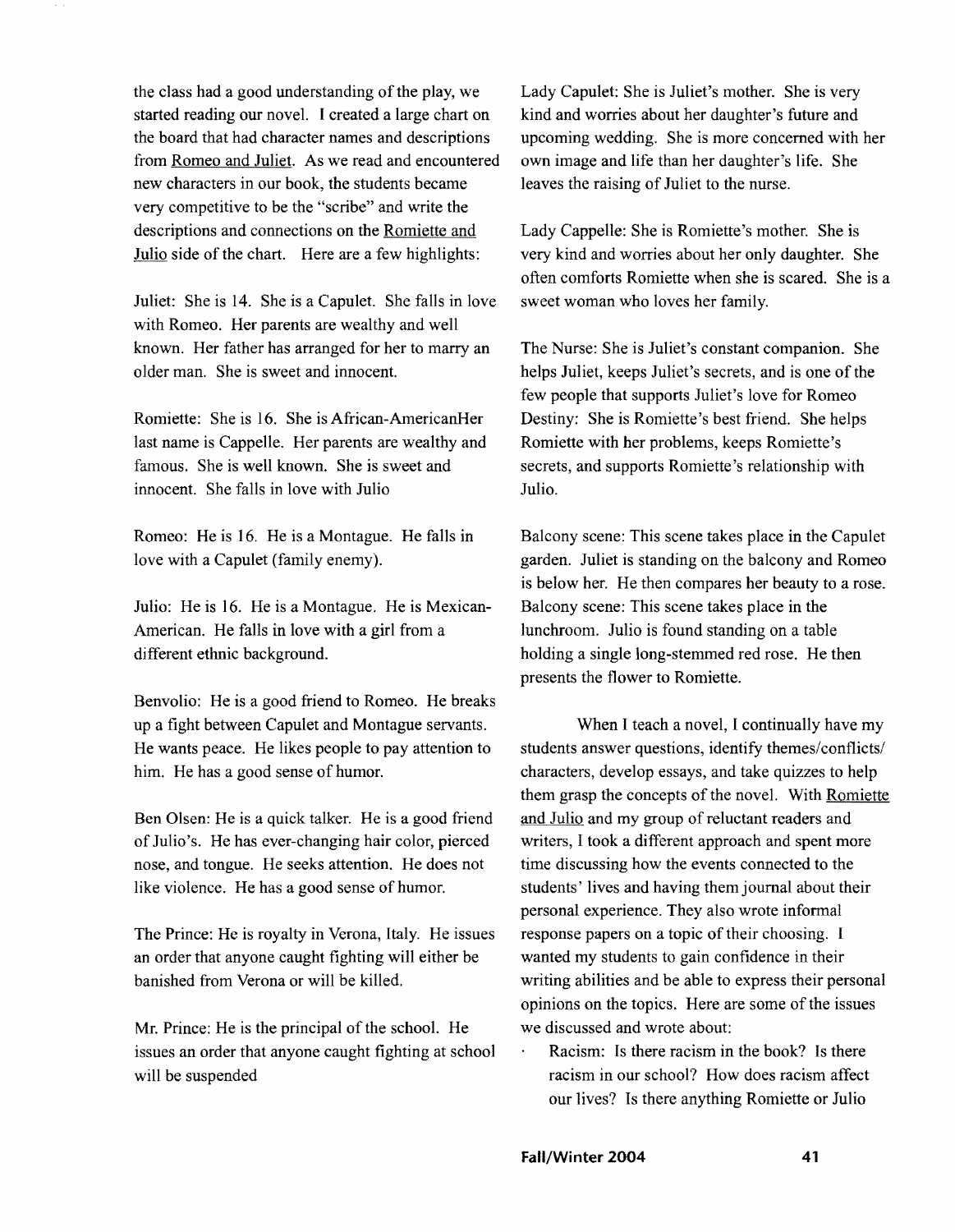could have done to avoid the racism? Is there anything we can do to eradicate racism?

- Gangs: How do gangs form? Why do people get into gangs? Why did the gang in our book gain control? Why could no one stop them? Do we have gangs in our school or small community? How can we take power away from gangs? Have you ever felt uncomfortable at school because of a group/gang of students? How did you deal with the problem?
- Love: Is there really love at first sight? Can you truly fall in love while in high school? How important is dating in high school? Can you have a girlfriend/boyfriend and still have other friends? Are there such things as unhealthy relationships? How does love feel? Are Romiette and Julio truly in love? Are Ben and Destiny really soul mates?
- Friendship: What is true friendship? Are Romiette and Destiny true friends? How do you know? Is Ben someone you would choose as a friend? Are Romiette and Julio friends as well as a couple? What do you look for in a true friend? Have you ever been wrong about a friend?
- Drugs: Was there any evidence in this book that drugs were a problem? Are drugs a problem in our school? How do drugs affect your lives?
- Individuality: How is Ben an individual? Do you know anyone like Ben? How do you feel about people who don't conform to "the norm"? Are you all individuals or do you follow the crowd? Why is it important for people to be different? How did Draper deal with the theme of individuality?

While discussing all of these topics and questions my students stayed active with several writing assignments to help them understand the novel. A few of the assignments were:

- Plot Timelines- The class created an event line so they could understand the events and their sequence. After reading each chapter we would add to the event chart that was on the wall.
- Poster Presentations- In groups of three the students presented chapters. They summarized an assigned chapter and created a poster depicting the most important events from that chapter. They presented the information and hung their posters by the event line.
- Crossword Puzzles- Each student created a crossword puzzle at the web-site puzzlemaker.com. The puzzle had to deal with characters and plot elements. Then each puzzle was copied and they worked all twelve puzzles (excluding their own).
- Venn Diagrams- In addition to the character chart (described earlier), the students created Venn diagrams posters displaying their understanding of the similarities and differences between the two pieces of literature. These posters were displayed in the classroom.

After accomplishing the minor activities it was time for the capstone activity. I planned a project to help enhance their literacy development and incorporate popular culture. Half the class created a PowerPoint presentation explaining Romeo and Juliet while the other half was assigned Romiette and Julio. Each group took themes and connected them to situations that directly impacted them. They could use music, movies, magazines, newspaper, or other type of media to help them portray the connection. In their cooperative learning groups they focused on one of the novels and explained literary devices (characters, exposition, rising action, high point, falling action, conflict, resolution, etc), themes, popular culture and how the book connected to their lives. Each group presented their PowerPoint project, and was graded by their peers. The class was grading on life connections, media use, comprehension of the novel, and preparation/effort. All activities such as, playing